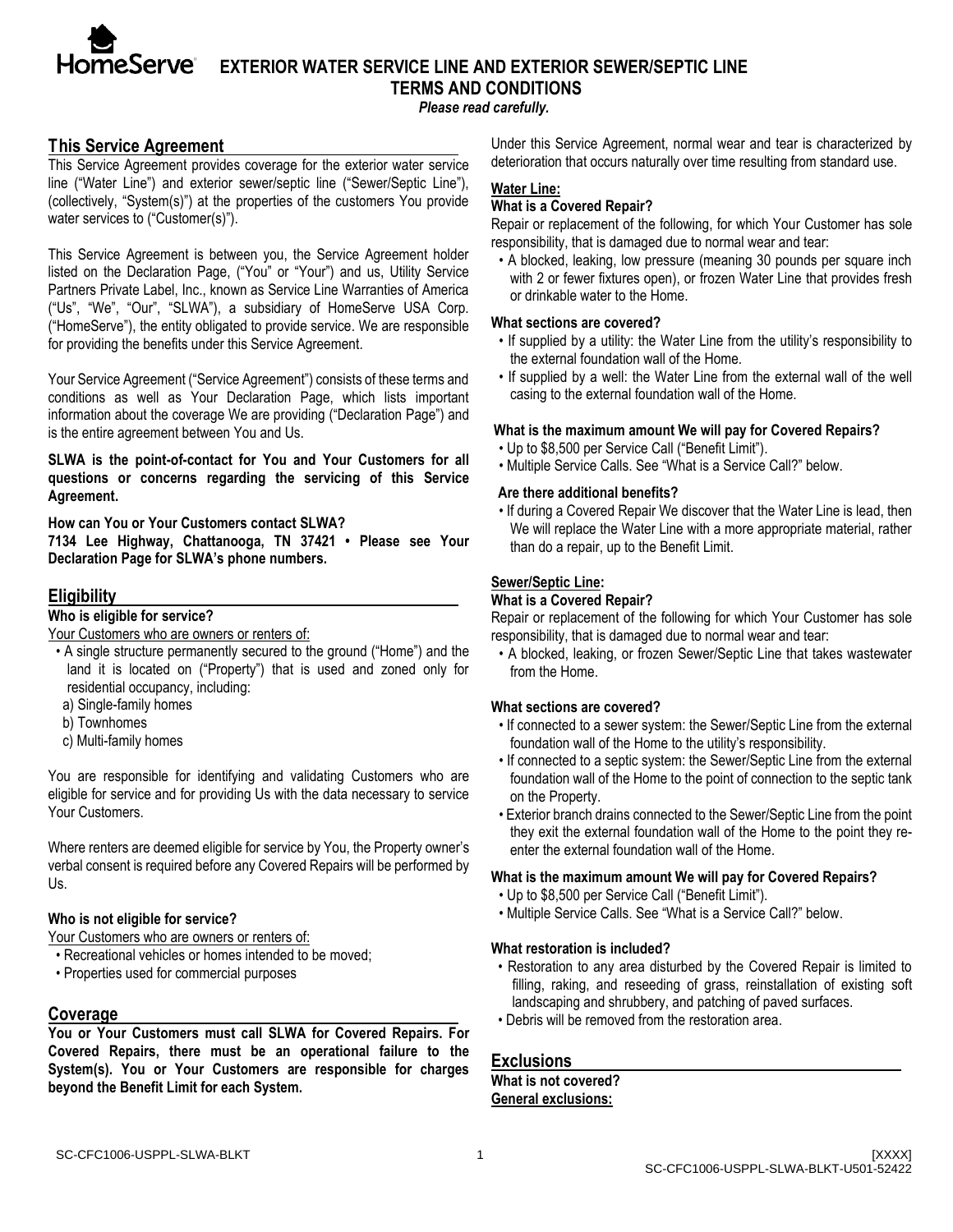

## **EXTERIOR WATER SERVICE LINE AND EXTERIOR SEWER/SEPTIC LINE TERMS AND CONDITIONS**

*Please read carefully.*

- **1. Damages, losses or expenses, whether from accident, negligence or otherwise, caused by: (a) You, Your Customer, or any person or entity other than Us or HomeServe or (b) unusual circumstances, meaning war, government regulations, pandemics, riots, hostilities, strikes, work slowdowns, acts or threats of terrorism, fires, explosions, or acts of God, including but not limited to, natural disasters, earthquakes, tidal waves, and extreme weather (such as tornadoes, drought, hurricanes, and floods).**
- **2. Excluded Damages (see "Limits of liability"), for example damages necessary to access the repair area. Your rights and remedies may vary depending on the state where You are located.**
- **3. Correction of, or reimbursement for, any repairs or restorations made by You, Your Customers, or anyone You or Your Customer hires.**
- **4. Any repairs or replacements when no operational failure of the System(s) has occurred.**
- **5.Any replacement, correction, upgrade, or move of the existing System(s) including the meter in order to meet any code, law, regulation, ordinance, or utility directive, if not directly related to the necessary Covered Repair.**
- **6. Any shared sections of the System(s) including the meter that provides service to multiple properties or secondary buildings not covered by this Service Agreement.**
- **7. Any section of the System(s) that is shared with any third party not covered by this Service Agreement.**
- **8. Repair or replacement of any sections or parts of the System(s) that are not stated to be covered in "What is a Covered Repair?" or "What sections are covered?".**

#### **Water Line exclusions:**

- **1. Lines that branch off the primary Water Line.**
- **2. Any pressure reducing valves or backflow prevention devices.**
- **3.Water Lines that have failed any proactive inspection or test, when no operational failure has occurred.**
- **4. Sprinkler heads, control systems, or any other irrigation equipment.**

#### **Sewer/Septic Line exclusions:**

- **1. Non-conforming drain lines, meaning drain lines not directly connected to the public sewer system or a septic tank.**
- **2. Septic tanks or any other type of collection tank, leaching fields, grinder pumps, or backflow prevention devices.**
- **3.Sewer/Septic Lines that have failed any proactive inspection or test, when no operational failure has occurred.**
- **4. Lines that branch off the primary Sewer/Septic Line.**

#### **Restoration exclusions:**

- **1. Replacement of any decorative paving, pathways or landscaping features.**
- **2. We cannot guarantee the survival of any living materials.**
- **3. Restoration that is not stated to be covered in "What restoration is included?".**

## **Service Calls**

**What is a Service Call?**

A visit to Your Customer's Property by one of SLWA's approved technicians where either work is performed to diagnose and complete a single Covered Repair or it is determined that the repair is not covered ("Service Call").

#### **Does anything have to be paid for a Service Call?** There is no fee to make a Service Call.

### **When can a Service Call be requested?**

As soon as Your Service Agreement begins.

#### **How can a Service Call be requested?**

Call SLWA and a service representative will schedule a Service Call. You or Your Customer will not be reimbursed for work not authorized by SLWA. Technicians must have safe and clear access to, and safe working conditions at and around, the work area. In order to make a Service Call, Your Service Agreement must be active and You must be current with Your payment(s) in the amounts You agree to pay for this Service Agreement as listed on Your Declaration Page ("Price"). Whether a System is to be repaired or replaced is entirely within the discretion of SLWA.

#### **What is the Covered Repair Guarantee?**

For 12 months, We will arrange at Our expense and choice for repair or replacement of Covered Repairs which are defective in materials or workmanship ("Covered Repair Guarantee"). We disclaim any and all statutory or common law warranties (whether express or implied) other than the Covered Repair Guarantee and any implied warranties that cannot be excluded under applicable law.

## **Term, cancellation and renewal**

#### **When does this Service Agreement start and how long is it?**

Your Service Agreement begins on the start date listed on Your Declaration Page ("Start Date") and continues until the end date listed on Your Declaration Page ("End Date") (such period, the "Term").

## **Can a Customer opt out of receiving service?**

• Your Customers may opt out of receiving service under this Service Agreement at any time by notifying You. You are required to notify Us of any changes to the number of Properties and which Properties are included under this Service Agreement at any time. .

#### **Can We cancel?**

• In the event that You fail to make timely payments due to Us, We may cancel upon 30 days' written notice unless You pay all past-due amounts within such 30 day period.

## **Will this Service Agreement automatically renew?**

**Unless You tell us otherwise, Your Service Agreement will automatically renew at the end of every Term for 5 years at the then current renewal price**. We may change the Price at renewal, as reflected on Your Declaration Page. We reserve the right to not offer this Service Agreement upon renewal.

## **Other terms**

## **Receiving documents electronically**

If You consent to electronic delivery, You can receive Your Service Agreement and all related documents to the email address listed on Your Declaration Page ("Email Address").